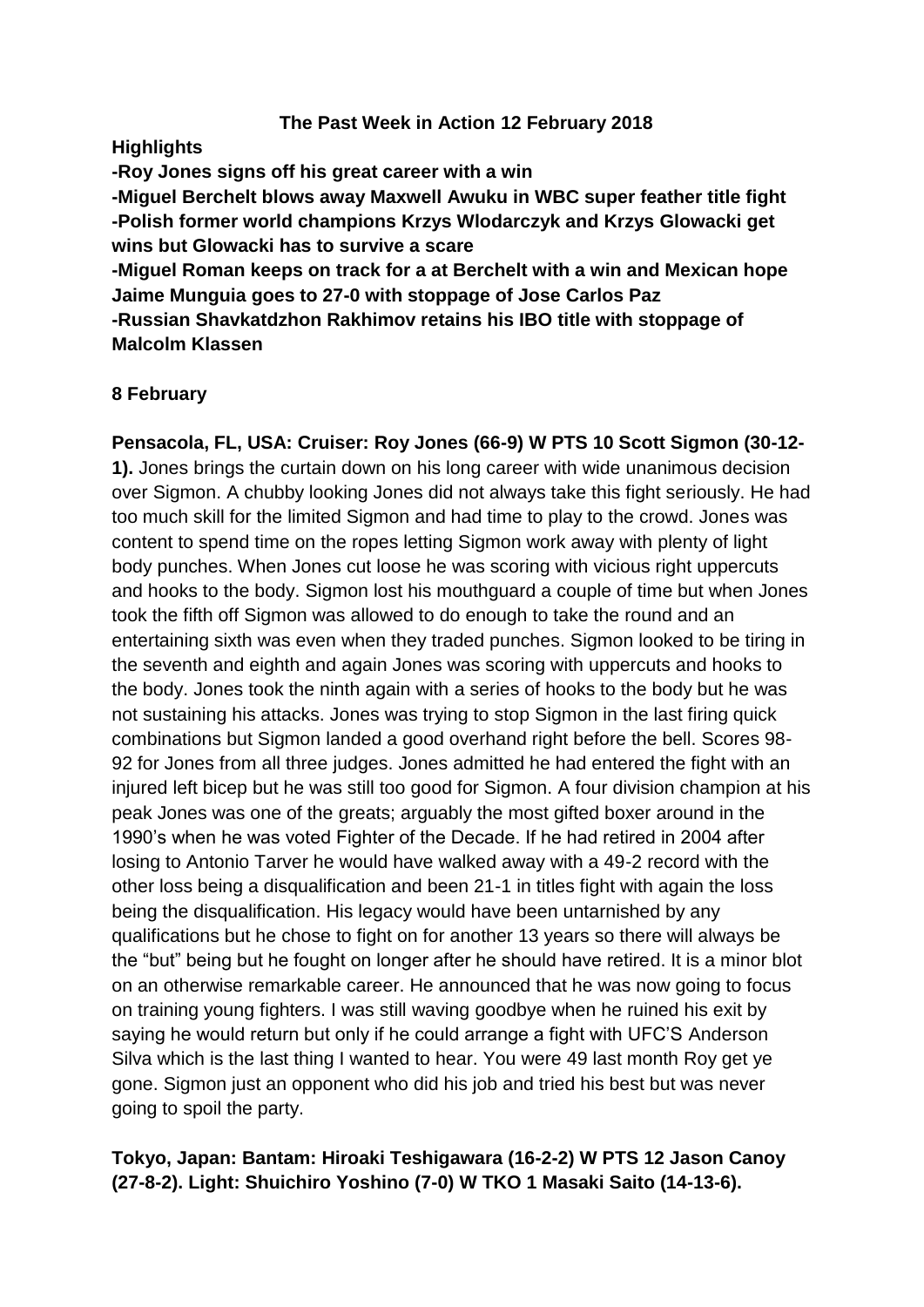### **Teshigawara vs. Canoy**

Teshigawara holds on to the WBO Asian Pacific title but only just after twelve hard, exciting rounds against outsider Canoy. It was Canoy who was out of the blocks quickest rocking Teshigawara with rights in the first. The champion steadied the ship by outfighting Canoy in the second and third but Canoy stayed competitive and edged the fourth in what was turning into a war. At that point it was all even at 38-38 on the cards of the three judges. Teshigawara came on strongly over the middle rounds getting the better of the furious exchanges in all four rounds and had moved in front 78-74 twice and 77-75 on the scores. Canoy was far from finished and he battled back to take the ninth and close the gap slightly and he held his own over the closing three rounds but Teshigawara also fought hard and in the end just did enough to retain his title on scores of 115-113 twice and 116-112. A real test in his first title defence for Teshigawara the WBO No 10. Trained by former WBA champion Koichi Wajima Teshigawara is now 11-1-1 in his last twelve fights. Canoy, 27, achieved a career best win when he stopped then world rated Drian Francisco inside a round but that was in 2015 and he is now 3-3 in his last 6 fights and No 4 in the Philippines ratings.

### **Yoshino vs. Saito**

This was a poor match on paper and that's how it turned out. The taller Saito made a confident start but was nailed by a right cross and went down. He beat the count but Yoshino trapped him on the ropes and was unloading some heavy shots and the referee stepped in and stopped the fight. The 26-year-old Yoshino was making the first defence of his Japanese title and now has 5 wins by KO/TKO. As an amateur he was 104-20 with 55 wins by KO/TKO and is No 2 with the OPBF. The 5'11" Saito, 32, is now 4-4-3 in his last 11 fights and was moving up to ten rounds for the first time. On the credit side his only other inside the distance loss was way back in 2006 in his fourth pro fight.

# **9 February**

**Dallas, TX, USA: Feather: Ray Ximenez (17-1) W PTS 8 Eugene Lagos (12-5-2).** Ximenez gets unanimous decision over substitute Lagos in an entertaining contest. Jimenez is certainly a colourful fighter with his red dyed hair and hands down flashy switch hitting style but there is a lot of substance there also. The hand speed of Jimenez was a big factor here. He was throwing quick combinations raking Lagos with punches from both hands. Lagos was competitive all the way. He did not have the power to hurt Jimenez but he was willing to stand and trade even though coming off worst in most exchanges. With Jimenez not being a power puncher Lagos was never in any deep trouble although outworked and outscored. The cards read 78-74 twice and 79-73 for Jimenez. The 25-year-old from Dallas lost to Chris Diaz in 2016 in a clash of unbeaten fighters and this is his fourth win as he rebuilds. Filipino Lagos, 22, is now 4-3 in his last 7 fights.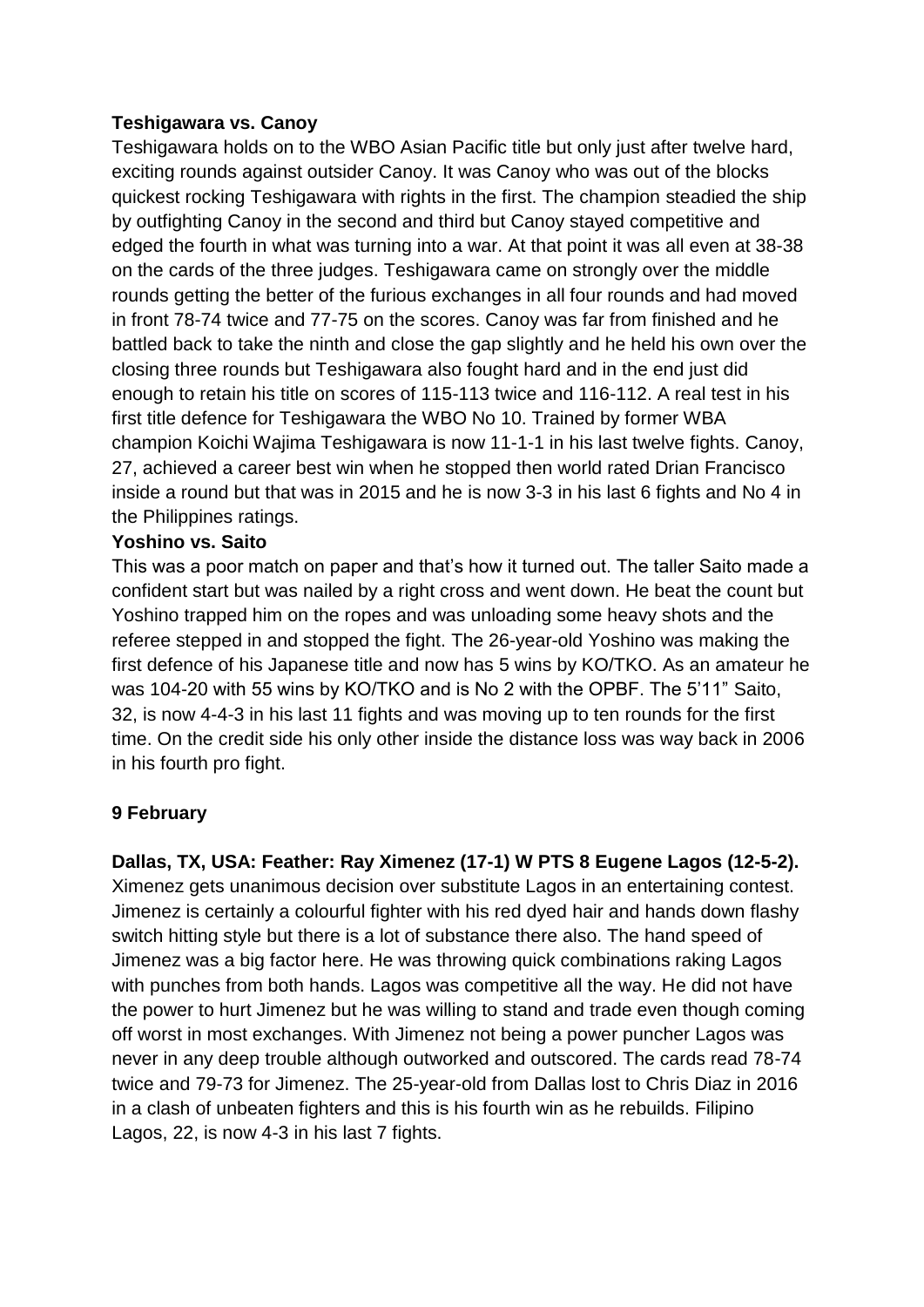# **Laredo, TX, USA: Super Feather: Randy Moreno (12-1) W TKO 6 Jorge**

**Castaneda (9-1).** Moreno gets win in clash of fighters with high kayo percentages and takes Castaneda's title. The 22-year-old stopped Castaneda in the sixth round to get his tenth win by KO/TKO and to also lift Castaneda's WBC Inter-Continental Youth title. Local favourite Castaneda, 21, had won all of his fights by KO/TKO and only had to go past the third round once so this was a minor upset.

# **Venado Tuerto, Argentina: Light: Elias Araujo (18-0) W TEC DEC 10 Javier Clavero (22-4).Welter: Juan Velasco (19-0) W KO 7 Sergio Liendo (10-4,1ND). Araujo vs. Clavero**

Home town fighter Araujo climbs off the floor to get big win over Clavero also taking away Clavero's Argentinian title and retaining his own WBC Latino belt. Araujo suffered his first knockdown as a pro in the opening round when a straight left/right cross combination put him down. He beat the count and from the second he outworked Clavero to build a lead. In the tenth a clash of heads saw Clavero suffer a bad cut on his forehead which ran vertically from just over his left eye. It was much too bad for the fight to continue. It went to the cards with the tenth being scored and Araujo took the unanimous verdict by 97-93, 96-93 and 97-95. The 30-year-old "El Macho" was No 3 in the Argentinian ratings going in and was defending his WBC Latino title for the third time. Clavero, 24, was making the first defence of his national title. He put together a run of 16 wins before losing tough assignments against Aik Shakhnazaryan and Yvon Mendy so this is another setback for him.

#### **Velasco vs. Liendo**

Velasco gets inside the distance win with stoppage of Liendo. The 30-year-old "PitBull" just edged the first but then took the fight over never letting Liendo get into the fight. Velasco had won every round before the start of the seventh and he ended the fight with two knockdowns coming from left hooks to the body. Now 11 wins by KO/TKO for the Argentinian No 1 super light. Poor Liendo now has 13 losses by KO/TKO.

# **Lautaro, Chile: Feather: Cristian Palma (27-10-1) W PTS 10 Jeremias Ulibarre (7-6-1). Light: Carlos Diaz (5-1-1) W PTS 10 Hardy Paredes (18-16). Palma vs. Ulibarre**

Palma survives a near disastrous second round to outpoint Argentinian Ulibarre. Fighting in his home town Palma made a confident start. He had a much longer reach and in the first had Ulibarre on the retreat and scored with some thumping left hooks to the body. Ulibarre came out swinging in the second and Palma let himself be dragged into a wild exchange. A right to the head put Palma down and he was badly shaken. Ulibarre then wrestled Palma to the floor before another right put Palma down again with Ulibarre complaining about the counts being slow. Ulibarre had Palma down again just before the bell but could not finish things so missed his big chance and he never really had Palma in trouble again. Palma did most of the pressing after that and again had Ulibarre on the back foot and emerged a clear winner although the scores were too wide. They were 97-91twice and 96-92 all for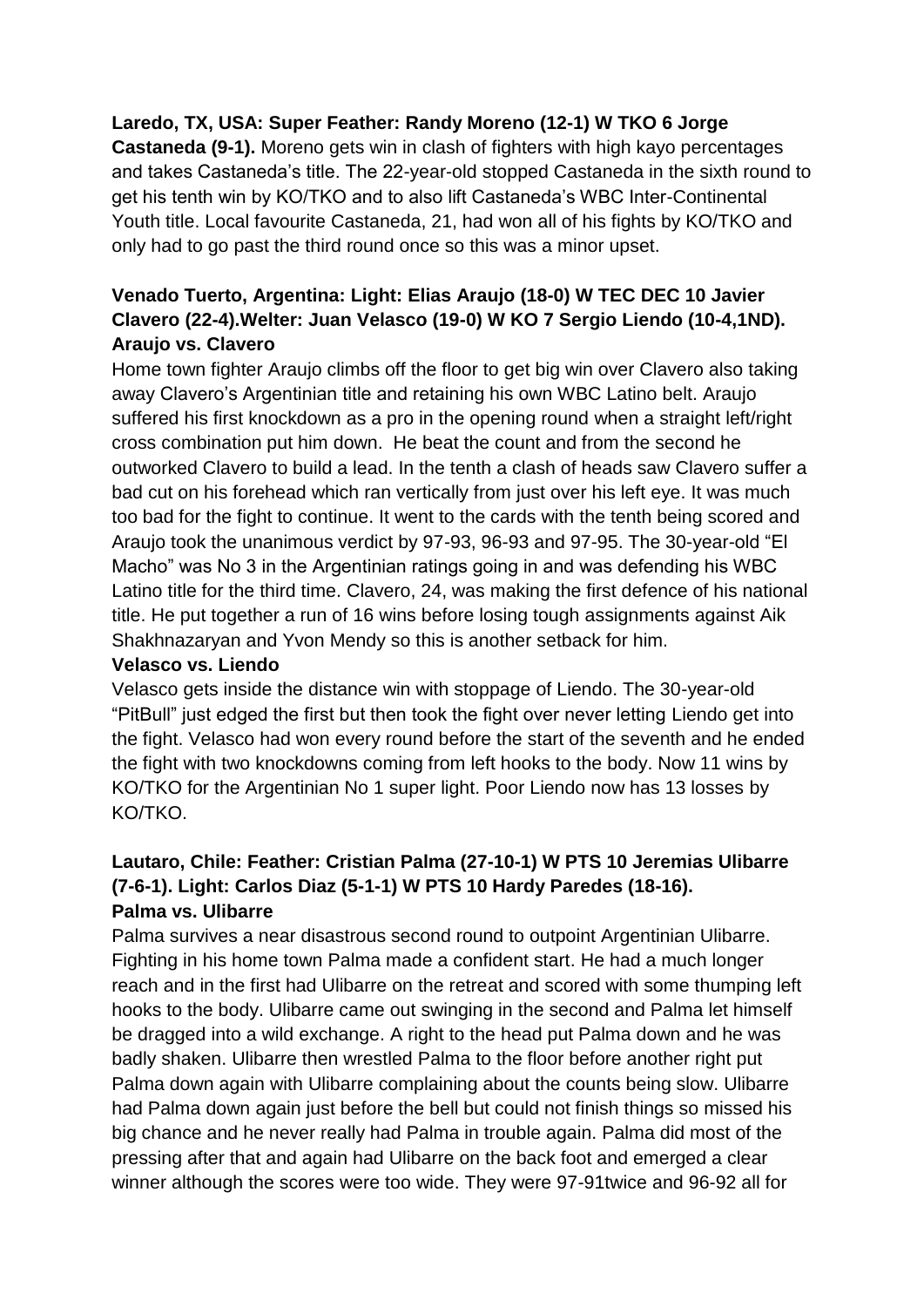Palma. The 32-year-old "El Tigre" was making the first defence of the South American title. He was knocked out by Mitchell Smith in London in 2015 but has now won seven on the bounce since then. "El Gaucho" Ulibarre is really just a prelim level fighter. He missed his chance to win his first title here.

# **Diaz vs. Paredes**

Diaz makes it a double for Lautaro as he decisions unlucky Paredes in front of delighted home fans. Paredes was the aggressor early with Diaz boxing cleverly and building an early lead. In the fifth Paredes started to show signs of problems with his left arm and eventually he was fighting virtually with just one arm usable. He took lots of punishment and made efforts to fight back when he could but in the end he needed plenty of guts to stay there to the end. Scores given as 99-87,100-90 and 99-91. The 24-year-old Diaz wins the vacant Chilean title. He has won his last three fights. He had never been past six rounds before. His loss was in a prelim fight in Canada. The experienced Paredes has been in with Terrence Crawford, Takahiro Ao, Robert Easter, Casey Ramos and other top names.

# **Maipu, Chile: Welter: Cristian Salas (8-1) W PTS 10 Cesar Inalef (21-9-2).**

Salas holds on to his interim WBC Latino title-but only just as he scrapes by Argentinian Inalef on a majority decision. Inalef seemed on his way to victory after flooring the Chilean in the first and fourth rounds but Salas bounced back scoring well with combinations throughout the remaining rounds. Even then it seemed that Inalef had done enough to earn at least a draw but you get no favours in the other man's territory. Scores 95-93 twice for Salas and 95-95. The 32-year-old winner form Santiago was making the first defence of his tile and has won his last four fights. Inalef 32, a former Argentinian title challenger, was stopped in five rounds by Brit Jack Catterall in 2015, his only inside the distance loss.

# **Bristol, England: Super Light: Joe Hughes (16-3-1) W TKO 7 Ruben Rodriguez (6-3-1). Feather: Duane Winters (8-1) W PTS 8 Dmitrijs Gutmans (4-25-2). Hughes vs. Rodriguez**

Hughes gets inside the distance win but not a very satisfying one. Hughes had dominated the action and looked on his way to a victory after six of the eight rounds. However the Spanish camp claimed that the contract was for a six round fight and confusion ensued. Although Rodriguez eventually agreed to continue the referee considered that by not answering the bell for the seventh round Rodriguez had retired and that was the result. Hughes, who boxes with one arm shorter than the other, had a good result in drawing with Tyrone Nurse for the British title in April last year but lost a wide points decision against Anthony Yigit for the European title in December. A return with Nurse would be a good fight. Rodriguez had won 5 of his last 6 fights.

#### **Winters vs. Gutmans**

Bristol's Winters moves to five wins in a row but made hard work of it against Latvian loser Gutmans with the referee scoring the bout 77-76 for Winters. This was the first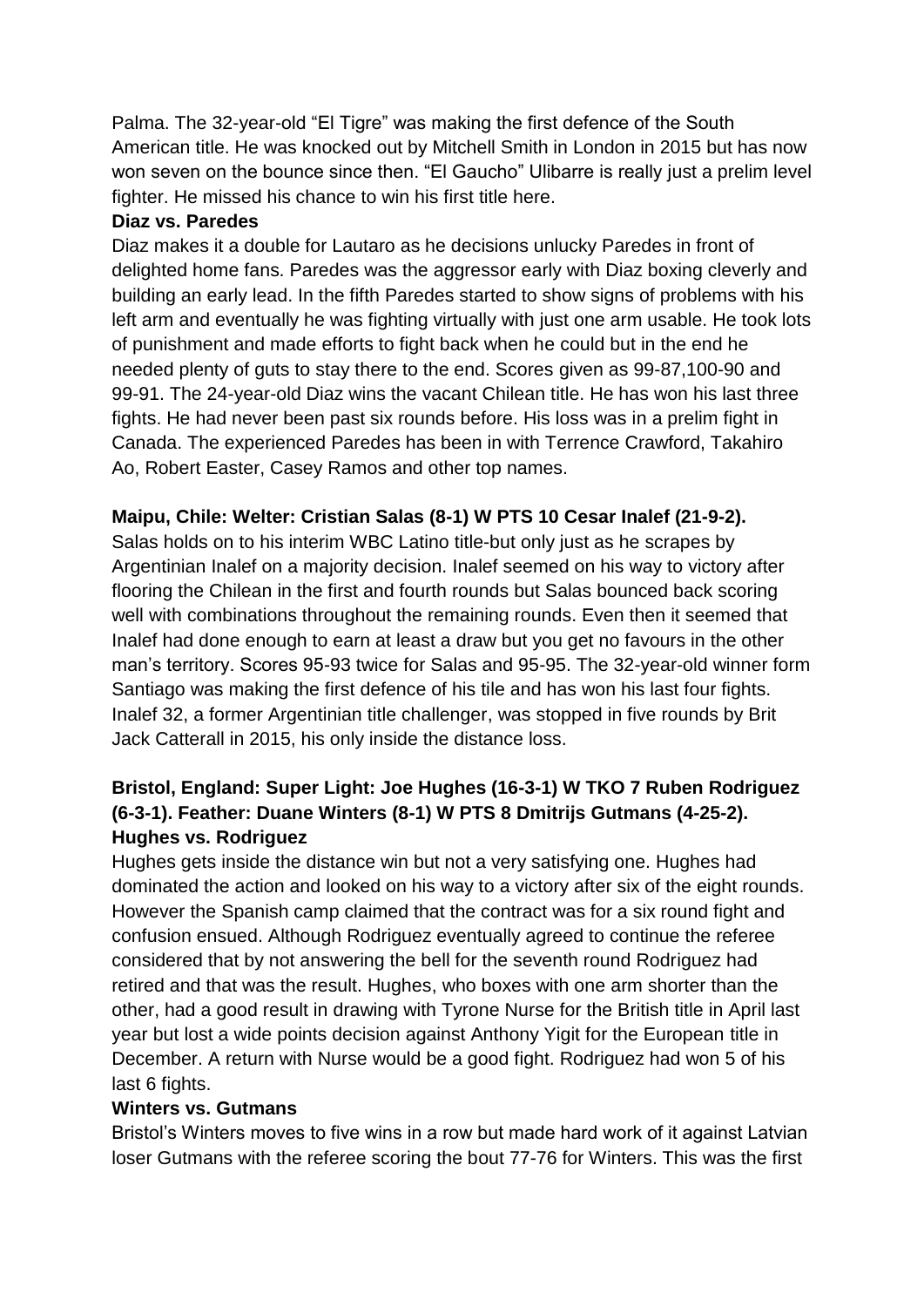time Winters had gone up to eight rounds. Gutmans drops to 0-12-1 in his last 13 fights.

# **10 February**

# **Cancun, Mexico: Super Feather: Miguel Berchelt (33-1) W TKO 3 Maxwell Awuku (44-4-1). Middle; Jaime Munguia (27-0) W KO 3 Jose Carlos Paz (21-7-1). Super Light Pedro Campa (28-1) W PTS 10 Ivan Alvarez (27-9).**

# **Berchelt vs. Awuku**

After a slow couple of rounds Berchelt lets his hands go in the third and floors Awuku twice on the way to a stoppage and retains his WBC title

# **Round 1**

For the first half of the opening round both fighters just probed and pushed with jabs. Berchelt stepped up the pace in the second half of the round pressing southpaw Awuku hard and scoring with some left hooks to the body

Score 10-9 Berchelt

# **Round 2**

Awuku did better in this round. He scored with a straight left and with a combination late in the round but Berchelt was more accurate with his punches and did enough to edge the round.

Score 10-9 Berchelt 20-18

### **Round 3**

Awuku came forward in this one forcing Berchelt back and getting through with one or two punches. When Berchelt opened up he rocked Awuku with a hard combination and then put him down with a straight right. Awuku made it to his feet but on unsteady legs. Berchelt took him to the ropes and unloaded with head punches from both hands and Awuku slid down the ropes to the floor. He again beat the count but was on the ropes again under fire when the referee stopped the fight. A predictably easy defence for the "Scorpion" against the unrated Awuku in his second title defence as he goes to 29 wins by KO/TKO. Miguel Roman is his No 1 challenger and that will be a much tougher proposition. Former Commonwealth title challenger Awuku showed reasonable skills but has been a pro for 15 years without getting anywhere and once Berchelt turned up the heat he folded. Second poor Ghanaian challenger in quick succession following Gilberto Ramirez being fed Habib Ahmed.

# **Munguia vs. Paz**

Munguia gets another inside the distance win as his body punching undoes Argentinian Paz. Right from the off Munguia was getting through with left hooks to the body. He landed a vicious hook to the ribs and backed Paz to the ropes and dropped him to his knees with a right to the head and a left to the body. Paz looked to his corner as if he did not want any more of Munguia and was slow to get up but he boxed well for the rest of the round although getting caught with some more hooks. Munguia was really loading up on every punch in the second and again Paz looked hurt by a left hook. Despite that he found gaps for some counters and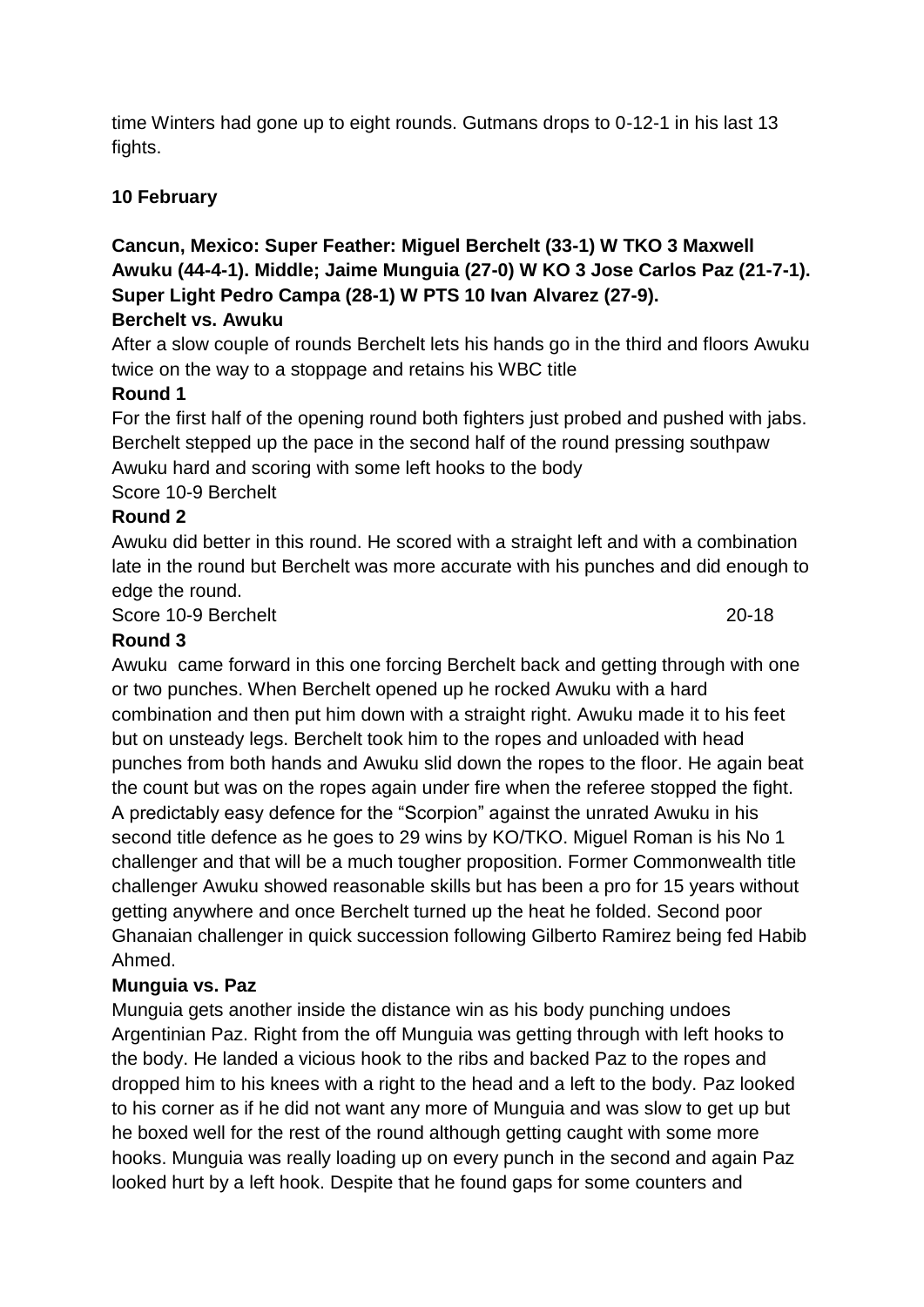managed to stay out of trouble to the bell. Paz had his best spell in the fight in the third. He moved well, had Munguia on the defensive and scored with a series of punches to the head from both hands. However over the last 30 seconds he made the mistake of standing and trading with Munguia and after being rocked with a right a left to the body dropped him to his knees and he was shaking his head as the referee counted to ten. The 21-year-old from Tijuana now has 23 wins by KO/TKO including 16 in his last 17 fights. He is No 15 with the WBC but has yet to be really tested so he has power but the jury is still out on how far he can go. Third loss by KO/TKO for experienced Paz. He is No 1 in the Argentinian ratings and was coming off two wins against decent level domestic opposition.

#### **Campa vs. Alvarez**

Campa outscores Alvarez in a tough fight that never really catches fire. In the first southpaw Alvarez tried to to work on the outside with Campa pressing hard trying to come under the jab of Alvarez and work the body, The second was a messy round with Campa again forcing the fight . Alvarez scored with a good left hook to the body but was later docked a point for a low blow. They were both warned for infractions in the third and there was too much clinching for the fight to be entertaining. As long as he could work on the outside Alvarez was doing the scoring but he was not able to keep the swarming Campa out enough. Campa scored with a thudding right in the fifth and finished the round strongly but it was disappointing as a fight. Both seemed to have slowed by the sixth and neither was hitting with power. In between the clinching it was a gruelling fight with Campa just that bit busier and although some of the late rounds were close he was a clear winner. Scores 98-91, 97-92 and 96-93 all for Campa. The 25-year-old from Hermosillo badly needed the boost of a victory after losing his unbeaten label with a kayo loss to Carlos Jimenez in October. Alvarez, 30, was coming off a second round loss to Uriel Perez so a blow to his rebuilding.

# **Mississauga, Canada: Light: Tyson Cave (31-3) W PTS 8 Ulises Perez (17-7). Light: Alex Dilmaghani (17-1,1ND) W RTD 3 Andy Almendras (14-8-1). Cave vs. Perez**

Cave much too slick and quick for the plodding Perez. The Canadian used flashy footwork and quick hands to befuddle Perez who was never really able to get into the fight. Cave was constantly on the move nipping in with quick burst of punches and getting out before Perez could counter. It was show time all the way from Cave as he held his hands at hip level firing punches off the wrong foot and constantly switching guards. He was getting careless and right from Perez put him down in the fourth. He was up immediately and not hurt-except in the pride department. From there Cave continued his showboating to the end. Scores 78-73 twice and 76-75 all for Cave. "The 36-year-old southpaw "The Prince of Hali" took the fight as a substitute but just had too much of everything for the limited Perez. He is the Canadian super bantam champion so was fighting out of his division. He lost a split decision to Oscar Escandon for the interim WBA title and this is his seventh win since then. Perez is 0- 3 in fights in Canada.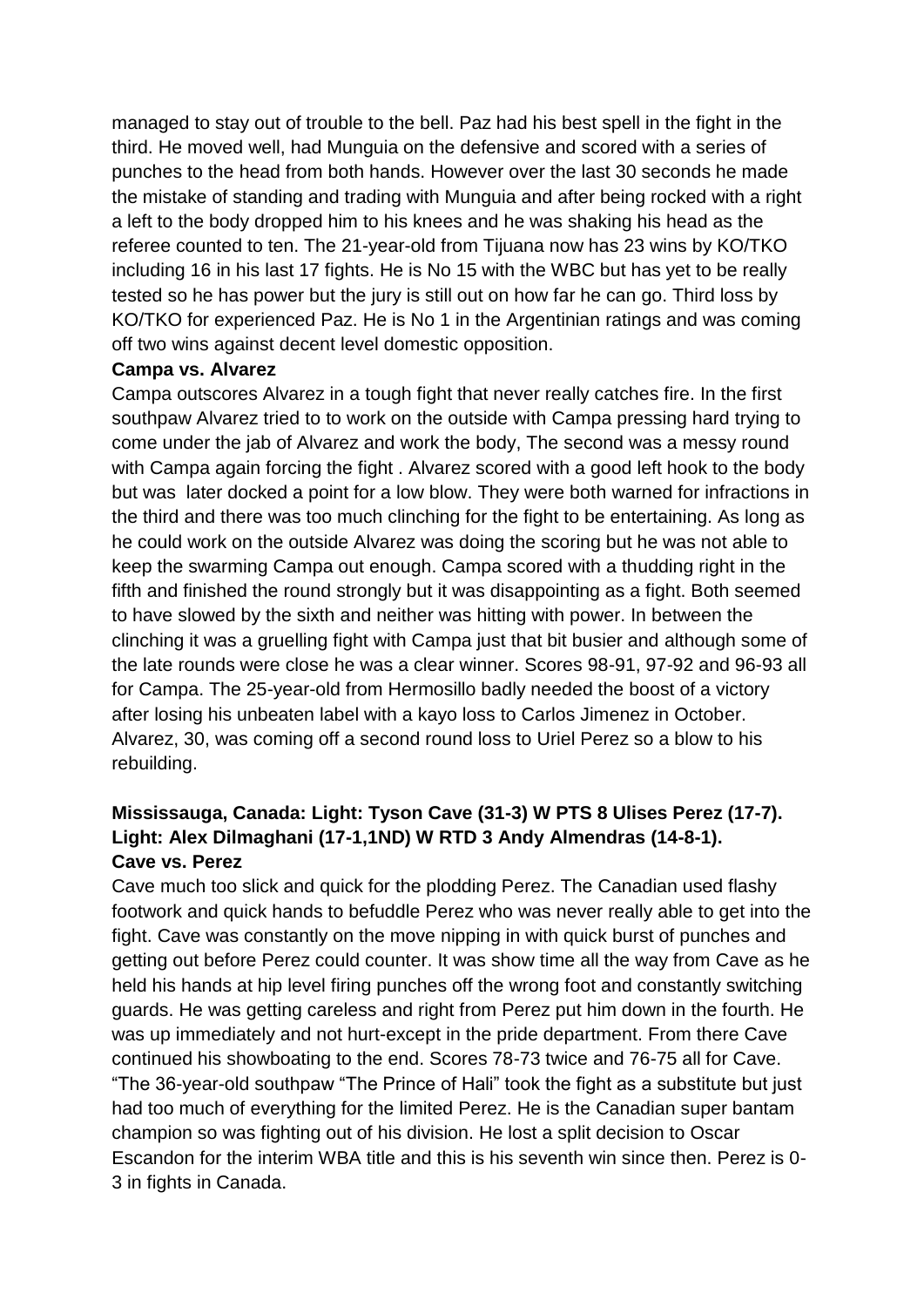#### **Dilmaghani vs. Almendras**

Toronto-based British southpaw Dilmaghani extends his unbeaten run to 13 fights, 12-0,1ND, as he forces Bolivian corner to pull their man out of the fight after three rounds. Dilmaghani started his career in Britain then moved to Mexico where he sparred with Juan Manuel Marquez and trained under Nacho Beristan. When fights dried up in Mexico he moved to Canada. Almendras had won his last five fights.

# **Shawinigan, Canada: Heavy: Simon Kean (13-0) W KO 8 Alexis Santos (18-3). Super Light: Mathieu Germain (13-0) W TKO 8 Cam O'Connell (16-2-1). Super Welter: Steven Butler (22-1-1) W KO 1 Uriel Gonzalez (16-4-1). Kean vs. Santos**

"The Grizzly" gets another win inside the distance. The big Canadian, 6'5" (196cm) had lots of height, reach and weight over Santos and in the end that combination was too much for the 6'0" (183cm) Santos. The opening rounds were fairly even. Kean mostly stuck to his jab using it to score on the outside. Santos tried to take the fight to Kean but the height difference and Kean's strong jab made it difficult for the Lawrence fighter. Santos tried to take Kean off his fight plan by taunting the Trois-Rivieres fighter but Kean continued to box and land some hard body punches. Santos kept coming and was scoring with some good body punches making this the sternest test Kean had faced so far. His corner had been telling Kean to use his right more and in the sixth he used that hand to knock Santos over for the first time. Santos made it to his feet but was put down again and he beat the count with the bell saving him. Santos seemed to recover in the seventh although both boxers were tired. In the eighth Santos again managed to land a couple of punches to the body but a series of clubbing rights from Kean put him down heavily and the referee waived the fight off without a count. Kean now has 12 wins by KO/TKO and was defending his IBO Inter-Continental title. He is hugely muscled which to some extent limits his speed but he does have power. He bravely returned to the ring after a motoring accident which put him in a wheelchair but on the debit side he has been in some serious trouble out of the ring. Santos had won 5 of his last 6 fights with the loss coming on a split decision to unbeaten Irish fighter Niall Kennedy in September. He gave Kean a test but was just too small to really pose a threat.

#### **Germain vs. O'Connell**

Germain proves too strong for O'Connell in a hard fought contest between two of Canada's best boxers. Germain was giving away a little in reach but his aggression made up for that. Germain made a fast start as O'Connell tried to box on the outside but could not keep Germain out. From the third O'Connell changed his tactics and stood and traded more. It was a high paced fight with both landing heavy overhand rights. Germain's pressure saw him score with a series of punches in the fourth with O'Connell forced to take a knee. He recovered and although his work rate dropped he was able to counter Germain's attacks in the fifth and sixth but was noticeably slowing in the seventh due to the pace of Germain's attacks. Germain kept the pressure on in the eighth and dropped O'Connell late in the round. O'Connell had nothing left and his corner were signalling for the fight to be stopped which the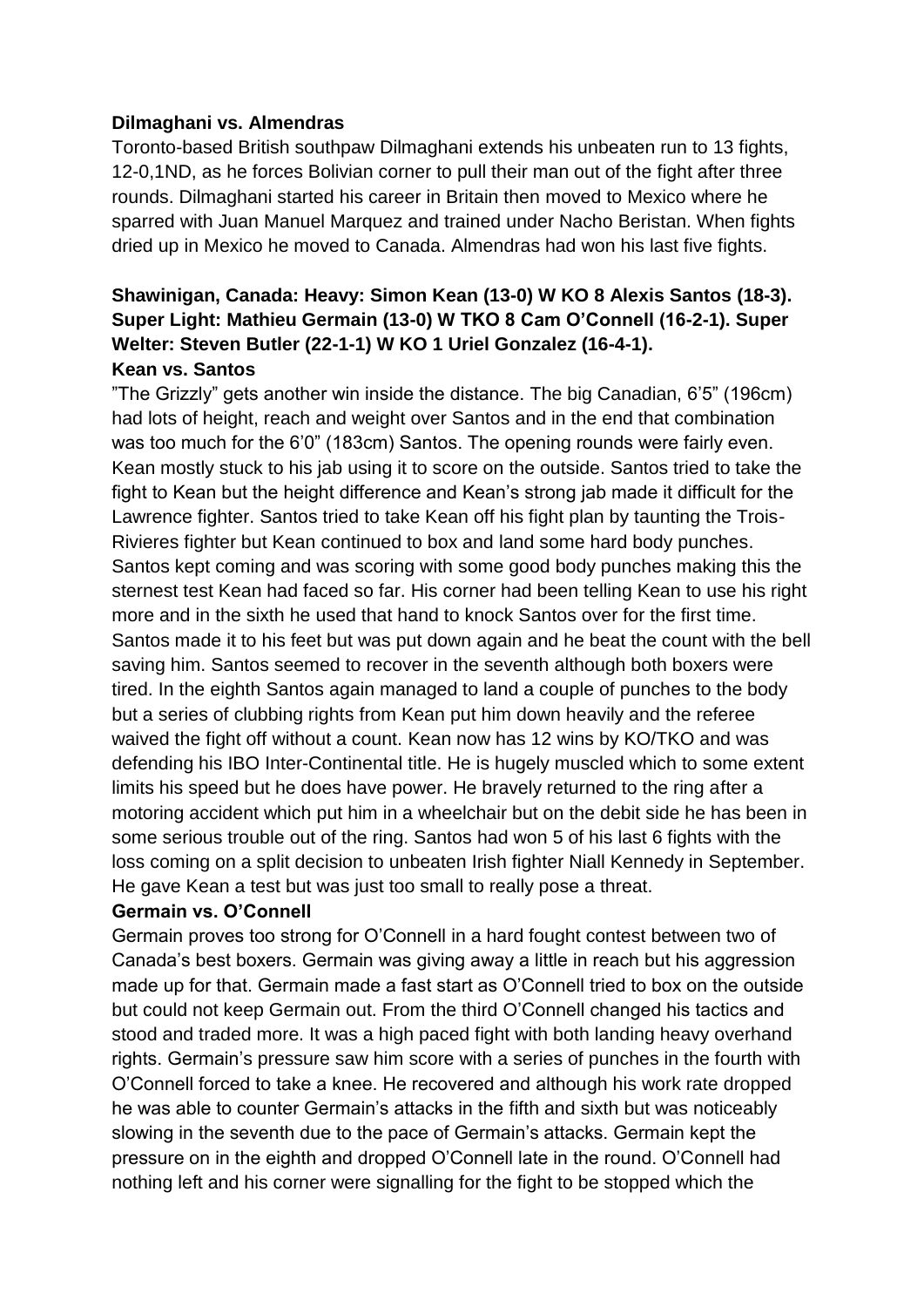referee had already decided to do. This victory gives the 28-year-old Germain his seventh win by KO/TKO. He has made good progress against a decent level of opposition. With O'Connell being the Canadian No 1lightweight this is his best win so far with the added bonus of this being an eliminator for the Commonwealth title. O'Connell's only other loss was a ten round decision against world rated Tony Luis in June last year.

# **Butler vs. Gonzalez**

Butler blasts out Gonzalez in quick time. The Canadian's nickname is BANG BANG but he only needed one bang here. With Gonzalez against the ropes a blistering right to the chin dumped him in a heap of the floor and he was counted out after just 83 seconds. The 22-year-old from Montreal, the Canadian No 4, has 19 wins by KO/TKO including stoppages of Silverio Ortiz and Lanardo Tyner in his previous two fights. Gonzalez had been knocked out in two rounds by Jaime Munguia in September but only lost on split decision to Canadian middleweight No 1 Francis Lafreniere last year. Now Butler wants Lafreniere

# **Limoges, France: Middle: Karim Achour (26-4-3) W PTS 12 Patrice Sou Toke (23-6-1). Super Light: Yazid Amghar (19-0) W RTD 4 Giorgi Gviniashvili (13-10- 1).**

# **Achour vs. Sou Toke**

Local fighter Achour adds the WBC International title to his collection and extends his unbeaten run. Achour fought in his usual aggressive manner and set too high a work rate for his opponent from Burkina Faso. Sou Toke took his punishment and refused to crumble but was never really in the fight with any sort of chance. Scores 120-108, 119-109 and 118-110 as Achour lifts the vacant title. The 31-year-old former undefeated French champion was suspended for six months in 2015 for a doping offence. He is now 12-0-1 in his last 13 fights and No 4 in the EBU ratings. "Le Bombadier" Sou Toke is a former African Boxing Union champion.

# **Amghar vs. Gviniashvili**

French champion Amghar wins all the way in this one until the Georgian's corner pulls their man out of the fight after four one-sided rounds. Seven wins by KO/TKO for Amghar who had a good result last year scoring a victory over the unbeaten Olympic silver medallist Daouda Sow. He is No 19 in the EBU ratings in a strong division.

# **Juarez, Mexico: Super Feather: Miguel Roman (59-12) W TKO 4 Aristides Perez**

**(31-11-2).** Roman hands out brutal beating to Perez to protect his WBC No 1 rating. Roman was looking to end this early to cement his position in the ratings and to impress as a potential challenger to Miguel Berchelt. Roman dominated the first two rounds and brutalised poor Perez in the third with thunderous shots to head and body. The fight should have been stopped then. However Perez was sent out for the fourth and the beating continued until the referee finally halted the action late in the round. Roman wins the vacant WBC Fecarbox title and gets win No 46 by KO/TKO. "Mickey" has made a habit of losing the big fights but inside the distance wins over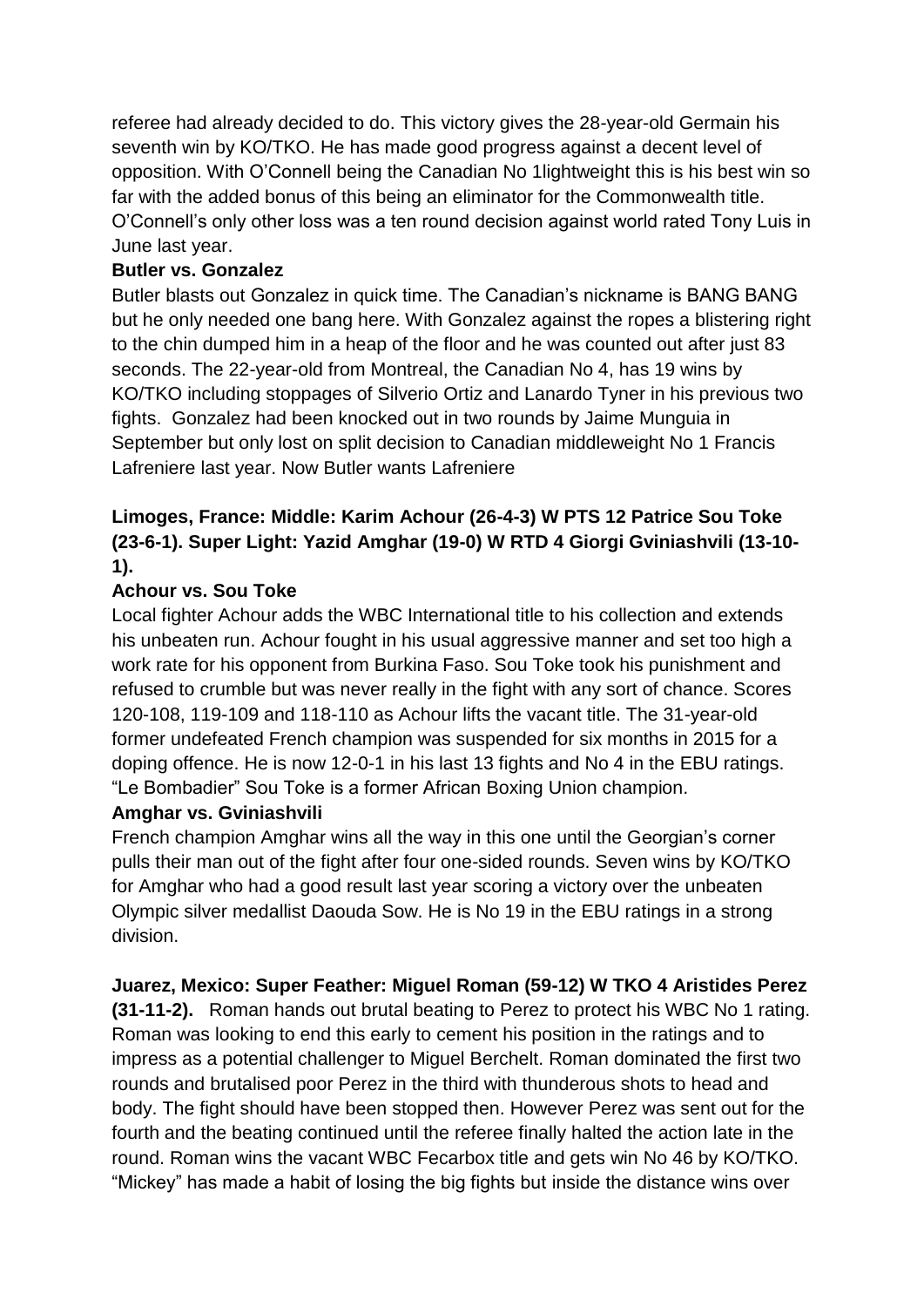Nery Saguilan and Orlando Salido should see him get what should be one last shot at a title. Sixth loss by KO/TKO for Colombian Perez who lost to Humberto Soto for the WBC feather title back in 2009.

# **Philadelphia, PA, USA: Light: Henry Lundy (29-6-1) W PTS 8 DeMarcus Corley (50-29-1). Super Middle: Derrick Webster (25-1) W PTS 8 Francisco Cordero (38-10).**

# **Lundy vs. Corley**

Lundy gets points victory over veteran Corley. Lundy did not seem able to decide whether to box orthodox or southpaw over the early rounds. Corley used all of his experience to pose problems for Lundy slipping and countering from his southpaw stance and rocking Lundy in the fourth. Unfortunately Lundy had more success than Corley in the fourth and just before the bell a right floored Corley. He beat the count but for the rest of the fight his work rate dropped. Lundy worked his jab well and Corley had trouble getting past the punch. Lundy was also stronger over the late rounds with Corley slowing and eventually really just trying to go the distance. Scores 79-72 twice and 78-73. Lundy's losses have all come against highly rated fighters and he was stopped in five rounds by Terrence Crawford in a challenge for the WBO super light title in 2016. He has stayed active and this is his third win since the Crawford loss. The 43-year-old Corley seems to have been around forever and it is almost 17 years since he won the WBO super light title. He had won 6 0f his last 7 fights. Only 20 more to get to the 100 DeMarcus.

### **Webster vs. Cordero**

Webster wins against a chubby and too small Cordero. For much of the fight the 6'4" tall Webster was able to use his huge reach advantage to outbox Cordero. The little Colombian proved a handful at times swarming forward throwing overhand rights. However for most of the fight he was stuck on the end of Webster's jab and had to take punches to get close. He kept trying but never really threatened Webster's control of the fight. Scores 80-72 twice and 79-73. Webster was flying high winning his first 19 fights until he was outpointed by unbeaten Arif Magomedov in 2015. He took eleven months off after that defeat and this is his sixth win as he rebuilds but at 35 time is not on his side. All you really need to know about Cordero is that he weighed 127lbs in his first pro fight and was 169lbs here. He goes home to Colombian when he needs a win and loses inside the distance when he travels.

# **Nysa, Poland: Cruiser: Krzys Wlodarczyk (54-4-1) W RTD 2 Adam Gadajew (17- 15). Cruiser; Krzys Glowacki (29-1) W PTS 8 Serhiy Radchenko (6-1). Light Heavy: Pawel Stepien (8-0) W KO 1 Benson Mwakyembe (11-4-1). Wlodarczyk vs. Gadajew**

Wlodarczyk gets win as Gadajew retires with an injury. Wlodarczyk made a cautious start. Gadajew was smaller with a shorter reach so he tended to throw himself forward swinging both arms. Wlodarczyk kept cool and scored with some choice counters. Wlodarczyk was getting through with hooks and uppercuts in the second. Gadajew was still launching occasional attacks but he did not seem to be using his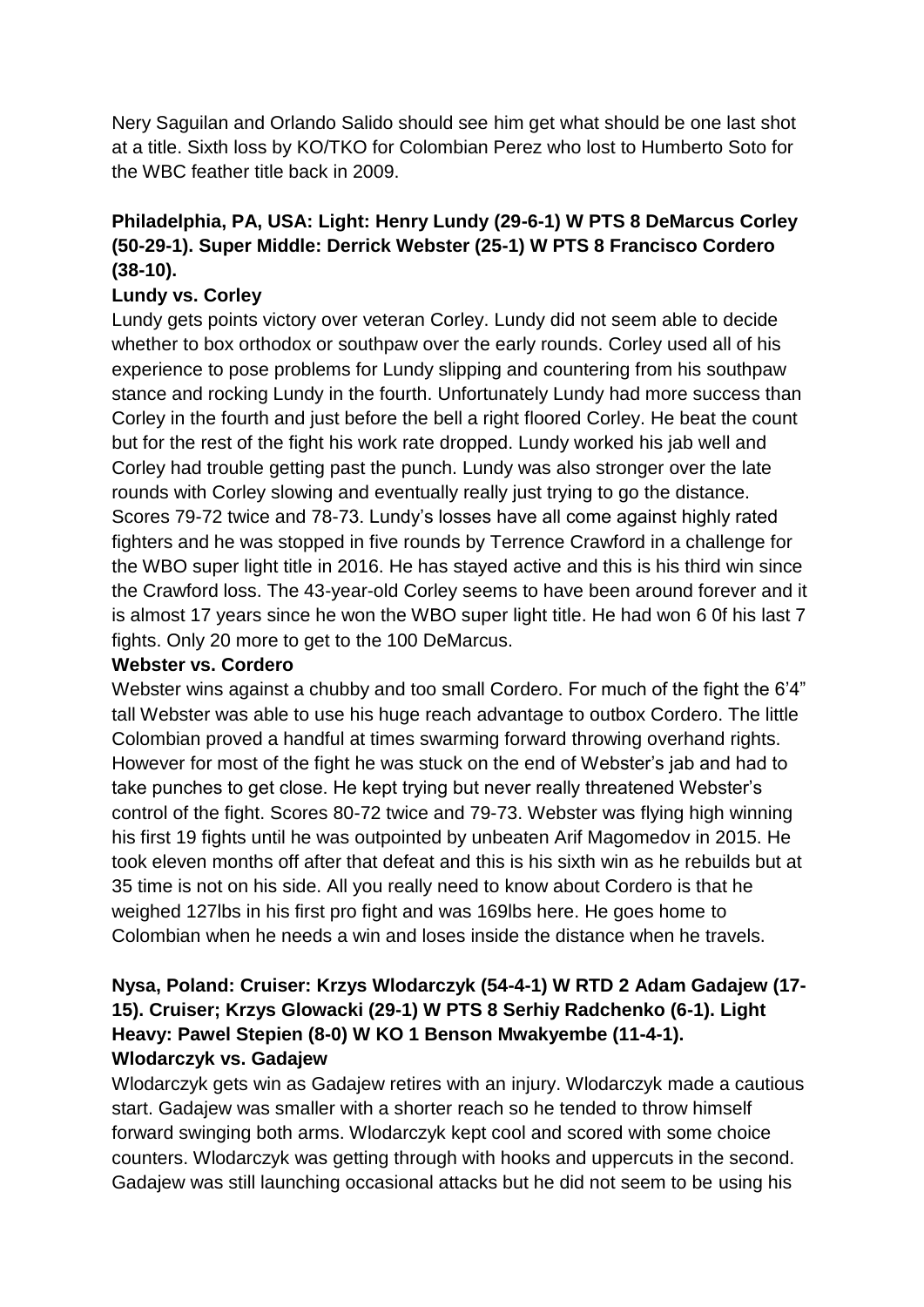left and after the bell he retired citing an injury to his left arm. The 36-year-old former IBF and WBC cruiser champion was probable hoping for ring time in his first fight since a crushing third round kayo loss against Marat Gassiev in October. Germanbased Russian Gadajew is 12-3 in his last 15 fights,

### **Glowacki vs. Radchenko**

Glowacki gets points win over late replacement Radchenko but has to climb off the floor for victory. Southpaw Glowacki was quicker and more accurate than Radchenko and scored well with his jab and lefts to head and body. Radchenko showed up well boxing on the back foot looking to draw the lead and counter and he scored with some sharp rights. A clash of heads saw Radchenko cut under the left eye . In a dramatic fifth Radchenko was still looking to land that right. As they clashed Glowacki went down but it was ruled a push. There had been a punch in there and Rabchenko stormed forward landing a series of head punches. Glowacki's knees dipped. He managed to stay upright but staggered to the ropes and almost went down again. He turned off the ropes only to drop to the canvas under a couple more punches from Radchenko. After the eight count Rabchenko bounced some more bombs off the head of Glowacki but he damaged his chances by hitting after the break and the referee called a time out and warned Radchenko and Glowacki survived to the bell. Glowacki boxed more cautiously after that picking his punches and not looking to stand and trade. Radchenko landed some more jolting rights but he tired badly over the last two rounds. Scores 77-74 for Glowacki on all cards but the 31-year-old former WBO cruiser champion was on the verge of a disaster for a while in the fifth. Radchenko, 31, was having his first fight outside of his native Ukraine and in only his second eight round fight and he certainly gave Glowacki a scare.

#### **Stepien vs. Mwakyembe**

This one is farcically easy for Stepien. Tanzanian Mwakyembe had seriously flawed technique with poor footwork and a loose defence. After Mwakyembe missed badly with a couple of punches Stepien moved forward and landed a long right to the body. Mwakyembe took three steps back then fell to the canvas on his side and rolled onto his back and was counted out. It was some time before he got up. All over in under two minutes. Stepien moves to seven wins by KO/TKO including four first round wins. He has faced some reasonable level opposition for someone of his experience. Mwakyembe, 36, was very poor and this is his fourth loss by KO/TKO.

# **Ekaterinburg, Russia: Super Feather: Shavkatdzhon Rakhimov (12-0) W TKO 8 Malcolm Klassen (33-8-2). Super Feather: Muhammadkhuja Yaqubov (11-0) W PTS 12 Mark Urvanov (12-2). Welter: W Islam Dumanov (8-1) W PTS 10 Dmitry Mikhaylenko (22-3). Heavy: Evgeny Romanov (8-0) W TKO 7 German Skobenko (4-1-2).**

# **Rakhimov vs. Klassen**

Strength, aggression and youth of Russian "Cotto" Rakhimov just too much in the end for brave South African in an exciting contest. Klassen boxed well over the first two minutes of the opening round jabbing quickly and scoring to the body. Rakhimov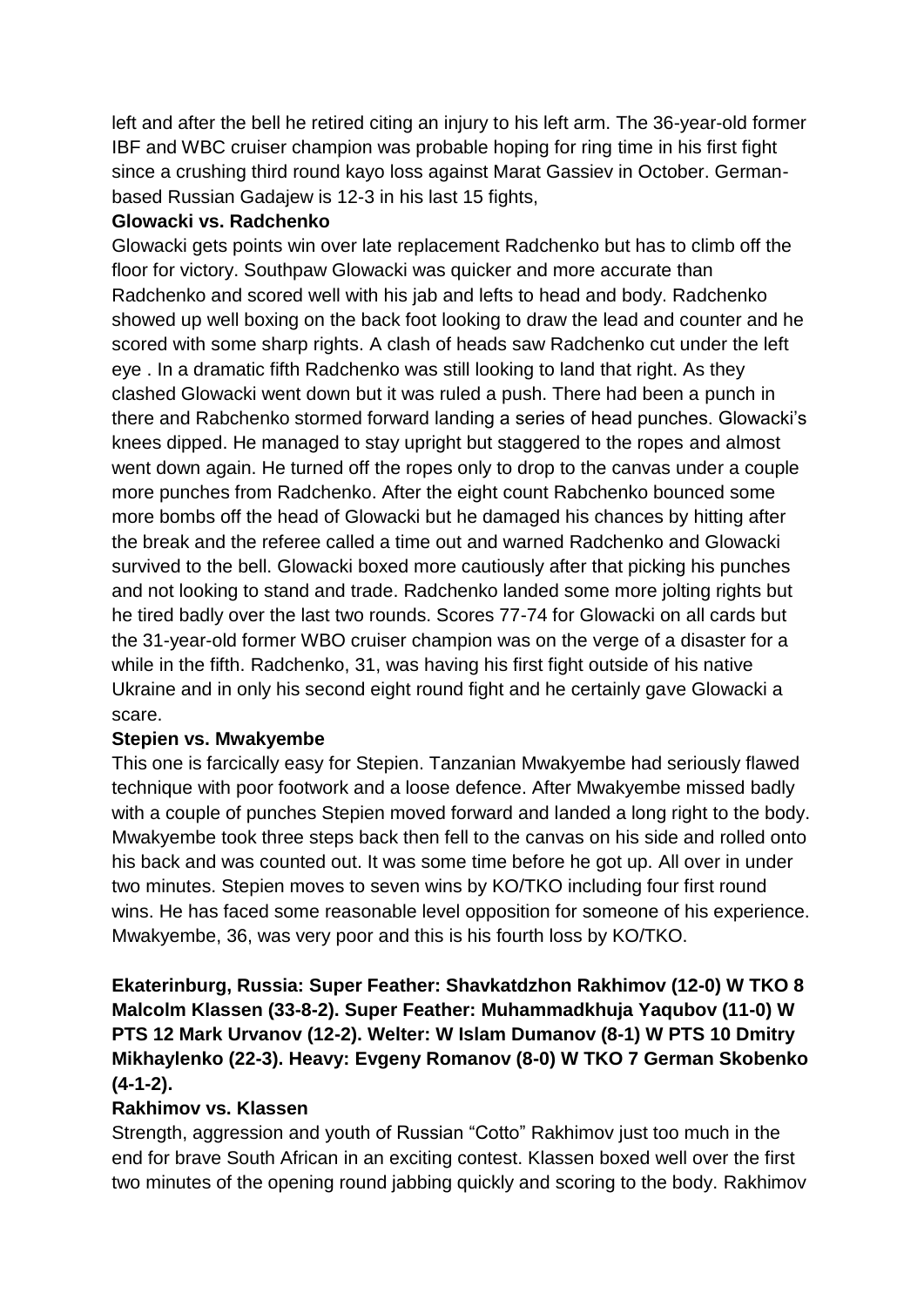really came to life just before the bell forcing Klassen to the ropes and letting fly with a series of left hooks. There were some good exchanges in the second until Rakhimov bulled Klassen to the ropes and again landed with left hooks. Klassen took a shot to the side of the head and went down on one knee. He was pawing at his left eye as if he had been caught with a thumb. He easily beat the count and actually came forward and had driven Rakhimov back at the bell. Klassen was still .looking to trade in the third until when pinned on the ropes he was quite clearly hit by a thumb in his eye. He bent over rubbing the eye. The referee stopped the action to see what the problem was but allowed the fight to continue and again Klassen stood and punched with Rakhimov but the youth and strength of the Russian was beginning to tell. Rakhimov trapped Klassen on the ropes in the fourth and worked him over but the South African again fired back. Rakhimov forced the fight hard in the fifth and sixth scoring with clubbing shots to head and body. Although his left eye was closing Klassen punched back time and again showing some classy hooks and uppercuts in a ding dong battle and for most of the seventh it was Rakhimov going back and under pressure. That changed in the last 15 seconds as a left shook Klassen badly and sent his mouthguard flying. Rakhimov landed hard with both hands and looked close to finishing it. Klassen was coming forward in the eighth when a volley of body punches from Rakhimov saw him turn away and go down on one knee. Klassen took out his mouthguard and stayed on his knee for the full ten. Great learning fight for the 23-year-old from Tajikistan. He was national champion in 2013, 2014 and 2015 and competed at the 2013 World Championships. He retains his IBO title with his ninth win by KO/TKO. Klassen, twice an IBF super feather champion, still has some great moves but at 36 is fading and this was only his second fight in 18 months.

#### **Yaqubov vs. Urvanov**

Yaqubov makes it a good night for Tajik fighters as he wins both the IBF Baltic and WBA Continental vacant titles. The promising young southpaw just had the edge in speed over Russian Urvanov and built an early lead helped by a flash knockdown when he knocked Urvanov into the ropes and the Russian put his glove on the floor to stay up. Yaqubov showed great footwork and fast fists and scored repeatedly with straight lefts. Urvanov never stopped coming and over the late rounds his strength had Yaqubov under heavy pressure in a good, competitive scrap. Scores 117-110 twice and 116-111 for Yaqubov. The 22-year-old Tajik had won 6 of his last 7 fights by KO/TKO and was going twelve rounds for the first time. He looks a good prospect. Russian "Canelo" Urvanov, 22, had won twelve in a row prior to this one. **Dumanov vs. Mikhaylenko**

Dumanov scores upset as he outpoints heavily favoured Mikhaylenko. It was a controversial split decision with Mikhaylenko making a good start and Dumanov getting stronger with each round. Mikhaylenko had the heavier punch but was just not throwing enough and it looked a fair result. Scores 97-73 and 96-94 for Dumanov and 97-93 for Mikhaylenko. Then 25-year-old Dumanov was going ten rounds for the first time and stood the pace well against the more experienced Mikhaylenko.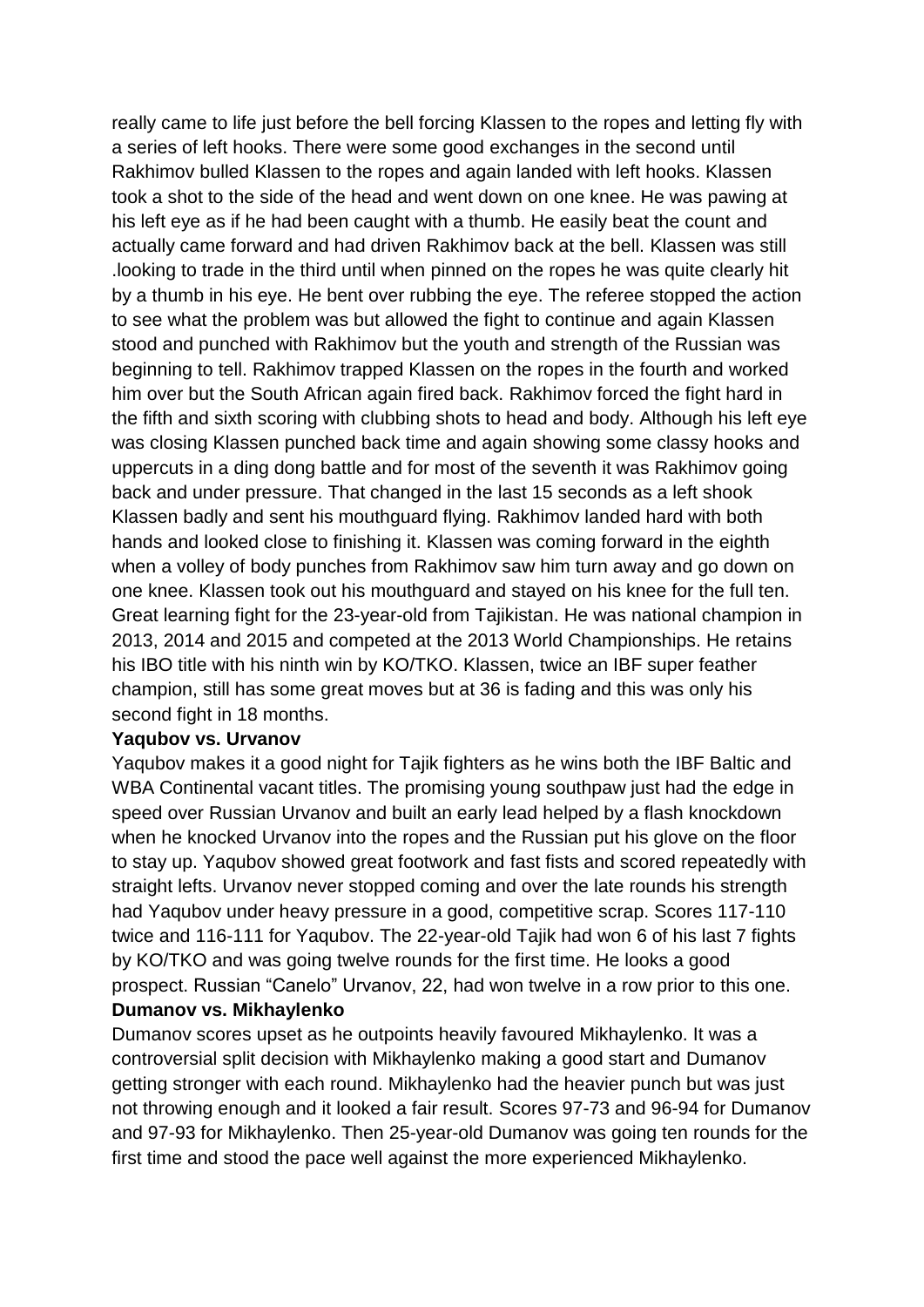Russian Mikhaylenko had won his first 21 fights but was derailed by losses to Charles Manyuchi and Kudratillo Abdukakhorov in WBC Silver title fights.

# **Romanov vs. Skobenko**

Romanov racks up another win as he beats Skobenko. Although these two were the same height Skobenko was 42lbs heavier with most of that extra weight around his middle. That was in Skobenko's favour early as he was able to use his additional weight inside to bull Romanov around. Romanov did better in the third and fourth but looked to be tiring in the fifth. He picked up the pace again in the sixth pounding Skobenko to the body and landing big rights to the head. In the seventh a stiff jab and a right cross to the head was enough to have Skobenko turning away and walking to his corner and the fight was over. The 32-year-old Romanov was Russian amateur champion and in a Russia vs. USA match in February 2008 he halted Deontay Wilder in three rounds dropping him and forcing two standing counts. After winning a gold medal at a tournament in 2010 he dropped out of boxing until turning pro in July 2016. He gets his fifth win by TKO/KO in his first eighth round fight. It's a pity he did not turn pro in 2010. Ukrainian Skobenko had drawn each of his last two fights.

**Saint Petersburg, Russia: Super Welter: Evgeny Terentiev (11-0) W PTS 10 Nikolozi Gviniashvili (19-10-4).** This one was held in the largest Chinese restaurant in Europe but no take away for visitor Gviniashvili. Southpaw Terentiev outworked the smaller, stocky Georgian over the early rounds but Terentiev does not have a great chin and looked vulnerable at times. That was proven in the sixth when he found himself on the floor. He recovered and outboxed Gviniashvili but looked to be rocked again in the seventh. In the eighth the referee deducted a point from Gviniashvili for hitting on the break. He had been given a number of warnings for this offence and the referee went to his corner to tell him to behave but he ignored the good advice and paid the penalty. Terentiev boxed his way through the eighth and ninth. He was rocked again in the tenth and after a clash of heads which opened a cut over the Georgian's left eye the referee deducted a point from Terentiev under the WBC rule to take a point from the uncut boxer. Despite the deduction Terentiev was a clear winner. Scores 97-90 twice and 95-92 all for Terentiev. The 25-year-old local fighter wins the WBC International Silver title. Gviniashvili, 28 was making his first defence of the title that he had won by beating Chinese fighter Cheng Su in August.

# **Brooks, CA, USA: Welter: Alan Sanchez (20-3-1) W PTS 8 Ramses Agaton (20- 7-3). Light Heavy: Jose Hernandez (19-3-1) W PTS 8 Ryan Bourland (14-2). Fly: Bruno Escalante (16-3-1) W TKO 6 Javier Gallo (25-15-1,1ND). Sanchez vs. Agaton**

Californian hope Sanchez much too good for experienced Agaton. Initially Sanchez had problems with the awkward southpaw style of the Mexican but was able to take the rounds. From the mid way point Sanchez had Agaton figured out and swept the remaining rounds to emerge the winner by a large margin. Scores 80-72 from all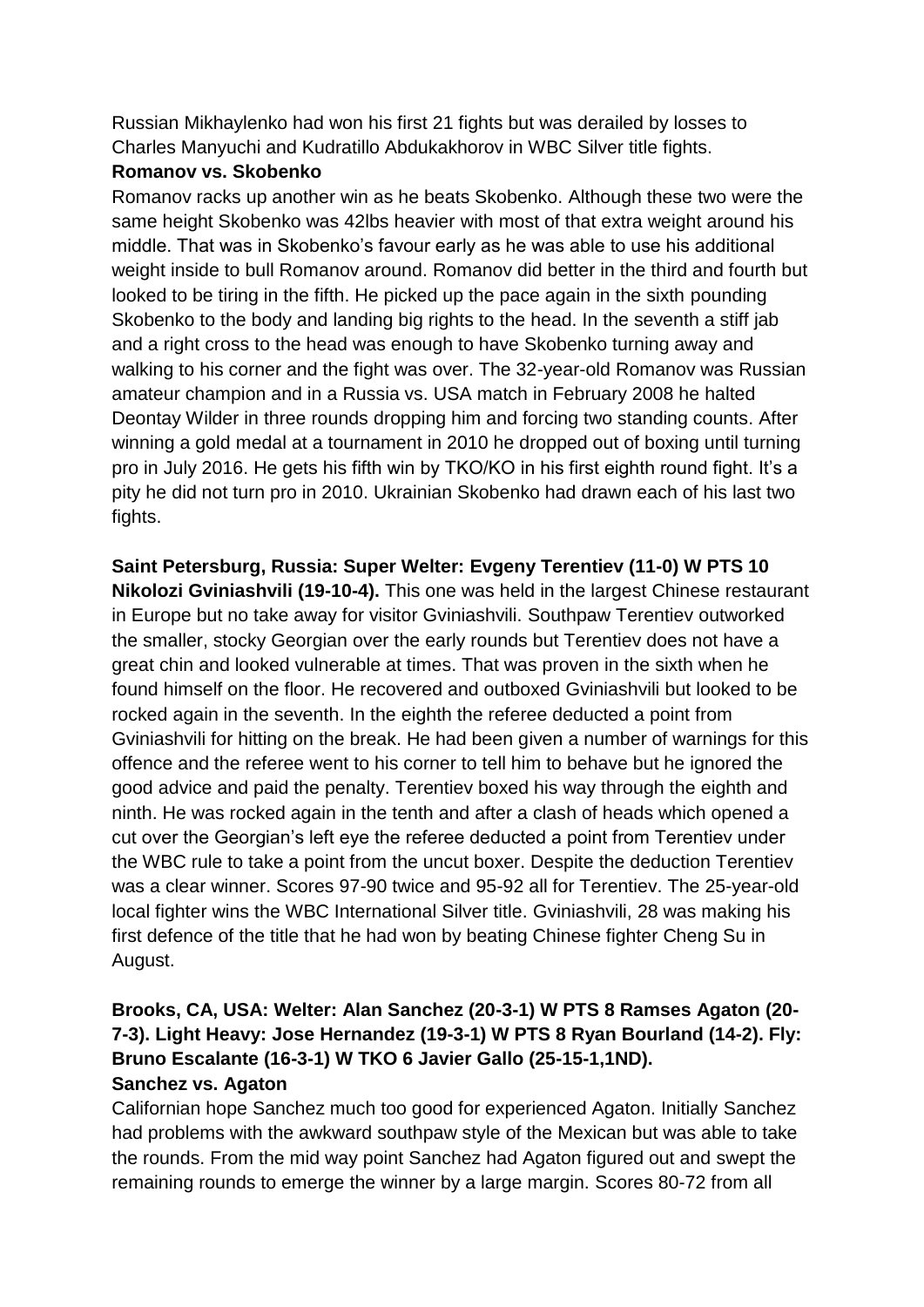three judges. The 26-year-old Sanchez has lost just one of his last 16 fights and that was a decision against former WBA champion Luis Collazo in 2013. He has scored seven wins since then including victories over Ed Paredes, Pablo Cesar Cano and Miguel Huerta so he looks ready to step up in class again. Agaton was 2-4 going into this one but the four losses were all against unbeaten fighters who had combined records of 70-0!

# **Hernandez vs. Bourland**

The more experienced Hernandez pulled out a win here taking a majority decision over fellow-Californian Bourland. Both fighters were in good form recently and it was a gruelling close-quarters affair. Many thought Bourland had done enough but the scores went the way of Hernandez by 77-75 twice and 76-76. The 35-year-old Hernandez had won 12 of his last 13 fights going into this one and Bourland, 29 had won his last 7.

# **Escalante vs. Gallo**

Redwood City-based Filipino Escalante gets a needed win. He controlled this one flooring Mexican Gallo twice before forcing the stoppage in the sixth round. After a nine fight winning run the 29-year-old Escalante had lost 2 of his last 3 fights so gets back on track. Gallo had won 4 of his last 5 fights.

# **Managua, Nicaragua: Super Bantam: Alex Mejia (9-1) W PTS 11 Edwin Tercero**

**(11-6-1).** "Popeye" Mejia rebounds from his first pro loss with a wide unanimous verdict over fellow Nicaraguan Tercero. Mejia fought at his usual all out pace throwing plenty of punches and leaving lots of gaps in his defence Tercero scored well with counters in the first and took that round. Mejia did not help his case by spitting out his mouthguard twice in the third round which cost him a point. From the fourth he simply outworked Tercero in every round before easing up in the eleventh and last round which Tercero also looked to have edged. Scores 108-100, 107-102 and 106 ½-103 as Mejia retains the WBA Fedelatin title in his first defence. His only loss was a very creditable majority defeat against former WBO featherweight title challenger Hiroshige Osawa in Japan in December. Twenty-eight-year-old former field worked Tercero who did not turn pro until he was 26 had won his last five fights.

# **Park City, KS, USA: Bantam: Nico Hernandez (4-0) W TKO 5 Victor Torres (2-8-**

**1).** Olympian Hernandez delights his local fans with stoppage of Torres. Hernandez showcased his skills being too quick and too mobile for Torres to get into the fight. Constantly switching guards Hernandez was able to bang home punches in every round breaking Torres down until the referee halted the one-sided contest in the fifth. The 22-year-old Hernandez won a bronze medal at the Rio Games being one of only two US fighters to come home with a medal. He was National Golden Gloves champion in 2013 and competed at the World Youth and World Championships and in the WSB. Sixth loss in a row for Torres and first inside the distance loss. **Fight of the week**: Not a great deal to get excited about this week but Shavkatdzhon Rakhimov vs. Malcolm Klassen was filled with action as was Mathieu Germain vs. Cam O'Connell